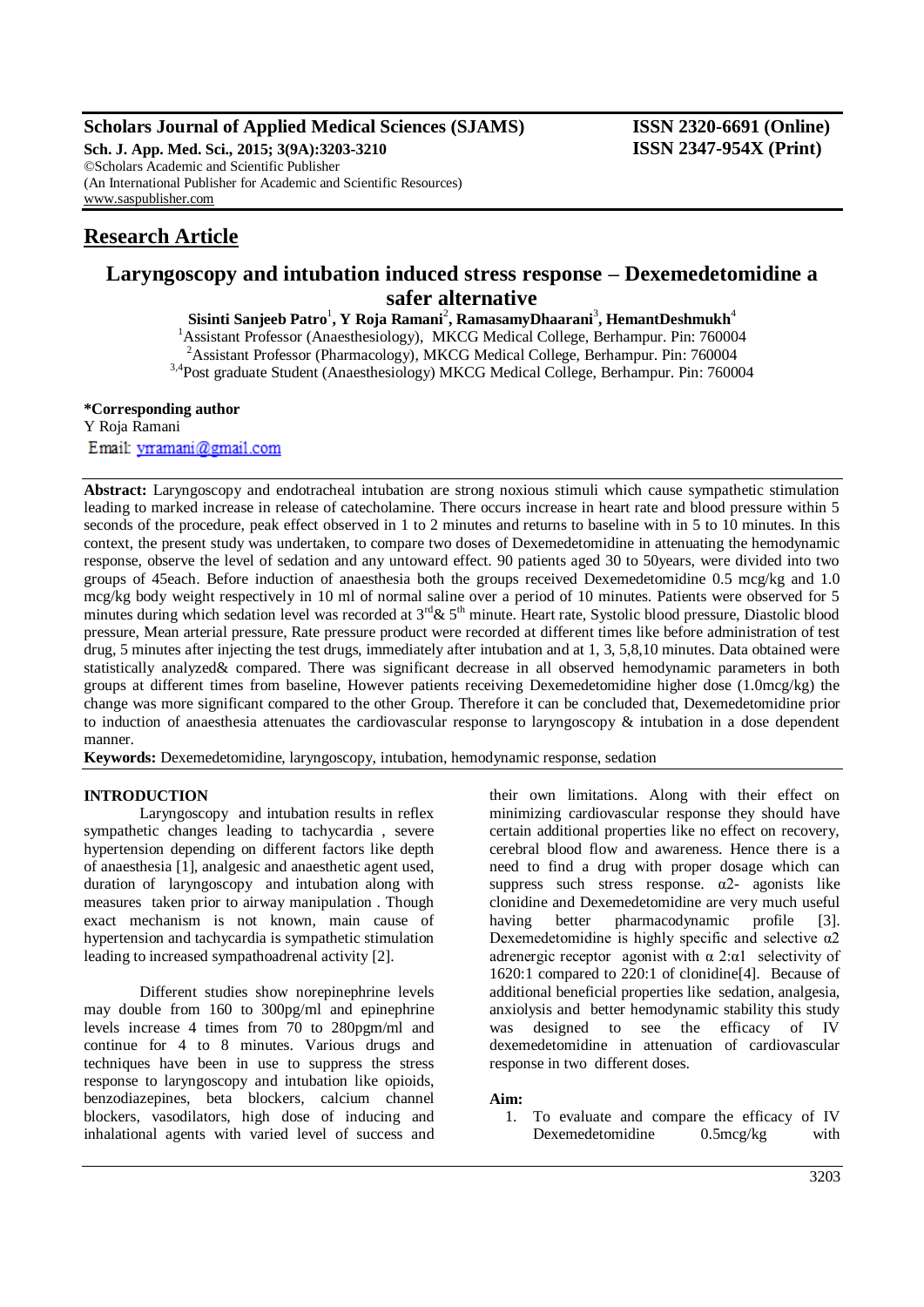Dexemedetomidine 1.0mcg/kg body weight in attenuating the haemodynamic response to laryngoscopy and intubation.

- 2. To observe the level of sedation.
- 3. To look for any untoward effects.

#### **MATERIAL AND METHODS:**

It was a single centered, randomized, single blind study conducted among 90 patients of either sex aged between 30 to 50 years and belonging to American Society of Anaesthesiologists (ASA) Physical status I and II. Approval from the Institutional Ethics Committee and written informed consent from each patient was obtained prior to their enrolment into this study. Patients who were suitable candidates for elective laparoscopic surgery were selected and randomly segregated into 2 different groups of 45 each using a computer generated randomization programme. They received two different doses Dexemedetomidine, 0.5mcg/kg and 1.0 mcg/kg respectively.

Complete preanasethetic evaluation of each patient was done. Patients with allergy to study medication, on other drug therapy, pregnancy, any cardiovascular, pulmonary, renal, hepatic, endocrine, neurological disease and anticipated difficulty in airway were excluded from the study. Also patient s that required more than 20 sec for laryngoscopy and intubation were excluded from the study.

Patients were premedicated with tablet Rabeprazole 40 mg and alprazolam 0.5mg on night before surgery and were advised for overnight fasting. On the day of surgery an i.v line was secured in the preoperative room, injection glycopyrrolate 0.2mg given i.m and ringer lactate solution 10ml/kg body weight was preloaded over a period of one hour. Inside the operation theatre pulse oxymeter, ECG monitor was attached and arterial line was secured in radial artery under local anesthesia. Baseline hemodynamics like Heart rate (HR), Systolic blood pressure (SBP), Diastolic blood pressure (DBP), Mean arterial pressure (MAP), Rate pressure product (RPP) were recorded.

After recording the baseline parameters patients in Group D1 received Dexemedetomidine 0.5mcg/kg diluted in 10ml normal saline and patients in Group D2 received Dexemedetomidine 1.0mcg/kg diluted in 10ml normal saline intravenously over a period of 10minutesutes with a syringe pump. Patients were observed and preoxygenated for 5 minutes during which the depth of sedation was assessed at  $3<sup>rd</sup>$  and 5<sup>th</sup>minutes in accordance to Ramsay sedation scale  $[Table - 1]$ . At the end of 5minutesutess vitals were recorded and patients were induced anaesthesia with propofol 1% injected slowly until loss of response and intubation was facilitated with 0.1mg/kg vecuronium prior to laryngoscopy. Maintenance of anaesthesia was done with isoflurane (0.5 to 1%) in 66% nitrous oxide and 33% oxygen on intermittent positive pressure ventilation (IPPV).

The HR and BP were recorded before administration of the study drug (B), 5minutesutes after the drug is injected i.e. just before induction (PD), immediately after intubation (inflation of cuff taken as t0), also at the end of 1minutes  $(t1)$ , 3minutesutes  $(t3)$ , 5minutesutes (t5), 8minutesutes (t8) and 10minutesutes (t10) following direct laryngoscopy and intubation.

After study period of 10minutesutes injection Butrophanol 1mg given IV and surgery was allowed to start. Intraoperative muscle relaxation was maintained with intermittent vecuronium 1mg. At the end of surgery injection diclofenac sodium 1.5mg/kg was administered intragluteal for post-operative analgesia. Inhalational agent was stopped, patients were assessed for spontaneous recovery and residual blockade was reversed with neostigmine 2.5mg and glycopyrrolate 0.4mg. Following fulfilment of recovery criteria, they were shifted to recovery room. Any fluctuation of haemodynamic parameter in the intraoperative and postoperative period was managed as per standard guidelines.

| Table 1. Ramsey Seuation Scale |                                                                                  |  |  |
|--------------------------------|----------------------------------------------------------------------------------|--|--|
| <b>Score</b>                   | <b>Responsiveness</b>                                                            |  |  |
|                                | Patient is anxious and agitated or restless, or both                             |  |  |
| 2                              | Patient is cooperative, oriented and tranquil                                    |  |  |
| 3                              | Patient responds to command only                                                 |  |  |
| 4                              | Patient exhibits brisk response to light glabellar tap or loud auditory stimulus |  |  |
| 5                              | Patient exhibits a sluggish response to light glabellar tap or loud auditory     |  |  |
|                                | stimulus                                                                         |  |  |
| 6                              | Patients exhibits no response                                                    |  |  |

## **Table 1: Ramsey Sedation Scale**

#### **RESULTS**

All data expressed as Mean ± standard deviation. Both the study groups were comparable with

respect to age, weight, sex and ASA physical status (Table 2). HR, SBP, DBP, MAP were noted in both groups at different times i.e., before administration of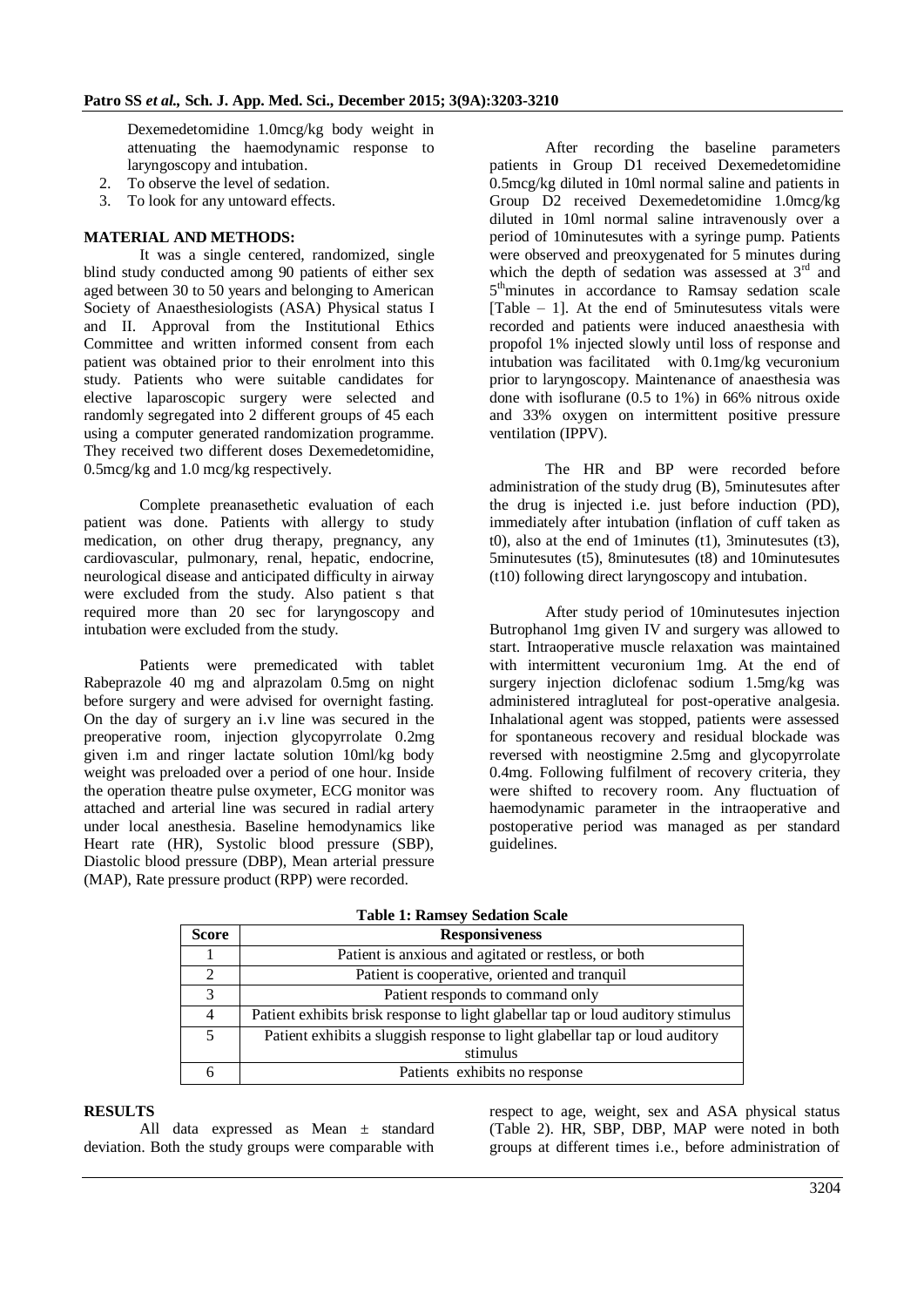study drug (B), 5minutes after the drug is injected (PD), immediately after intubation (t0), after end of 1minutes  $(t1)$ , 3minutes  $(t3)$ , 5minutes  $(t5)$ , 8 minutes  $(t8)$  and 10minutes (t10) of intubation. RPP was also calculated by multiplying HR with SBP.

#### **Statistics**

For the purpose of sample size calculation the difference in heart rate following intubation was considered the primary outcome measure which estimated that 45 subjects to be required per group (Group D1 for those receiving 0.5 μg/kg drug dose and Group D2 for those receiving the 1.0 μg/kg drug dose) in order to detect a difference of 8 beats/ minutes in this parameter between groups with 90% power and 5% probability of type 1 error.

Patient details and study data were recorded in individual case record forms and were considered for analysis. All raw data were entered into MS Excel spread sheet and analysed using standard statistical software. All analysis were two tailed and P<0.05 was considered statistically significant.

#### **Changes in HR:-**

Table 3, summarizes descriptive statistics of both groups, Baseline HR were comparable (figure 1). HR was significantly less in Group D2 patients at PD (5minutes after test drug), t0, t1, t3 compared to Group D1 (Students unpaired t-test). Group D1 showed statistically significant changes in HR at various time points, similarly in Group D2 patients also serial changes in HR at various time points was significant and more marked.

**Table 2: Comparison of Age, Weight, Sex**

| $\mathbf{\sigma}$<br>- |                     |                      |
|------------------------|---------------------|----------------------|
|                        | Group D1            | Group D <sub>2</sub> |
|                        | Mean $\pm$ SD       | Mean $\pm$ SD        |
| Age                    | $34.911 \pm 10.606$ | $36.393 \pm 9.129$   |
| Weight (kg)            | $63.75 \pm 9.64$    | $66.33 \pm 10.27$    |
| Sex(M: F)              | 18.27               | 16:29                |



**Fig-1: Comparison of Heart Rate (HR) between the two Groups**

| <b>Heart Rate</b> | Group D1            | Group D <sub>2</sub> | <b>P VALUE</b> |
|-------------------|---------------------|----------------------|----------------|
|                   | Mean $\pm$ SD       | Mean $\pm$ SD        |                |
| B                 | $80.778 \pm 10.623$ | $85.911 \pm 9.862$   | 0.0197         |
| PD.               | $67.533 \pm 10.217$ | $61.222 \pm 3.49$    | 0.0003         |
| 0 MINUTES         | $80.978 \pm 7.656$  | $68.222 \pm 3.41$    | 0.0001         |
| 1 MINUTES         | $74.489 \pm 6.771$  | $65.356 \pm 3.386$   | < 0.0001       |
| <b>3 MINUTES</b>  | $72.867 \pm 7.537$  | $67.6 \pm 3.194$     | < 0.0001       |
| <b>5 MINUTES</b>  | $72.089 \pm 7.597$  | $69.756 \pm 2.924$   | 0.0596         |
| <b>8 MINUTES</b>  | $70.756 \pm 6.796$  | $70.222 \pm 3.183$   | 0.6352         |
| 10 MINUTES        | $70.111 \pm 5.843$  | $70.822 \pm 3.626$   | 0.4901         |
|                   |                     |                      |                |

#### **Table-3: Comparison of Heart Rates**

### **Changes in SBP, DBP and MAP**

Table 4, 5, 6 summarize descriptive statistics of both groups, Baseline values were comparable (figure 2, 3, 4). Intergroup comparison shows SBP, DBP, MAP were significantly less in Group D2 patients at PD(5 minutes after test drug), t0,t1,t3 compared to Group D1 (Students unpaired t-test).

Intragroup comparison shows serial changes in SBP, DBP, MAP were statistically significant at various time points, compare to baseline (Friedman's Analysis of Variance). Just after intubation t0 there was 13% rise in SBP from baseline in Group D1 where as it was only 6% rise in Group D2 patients.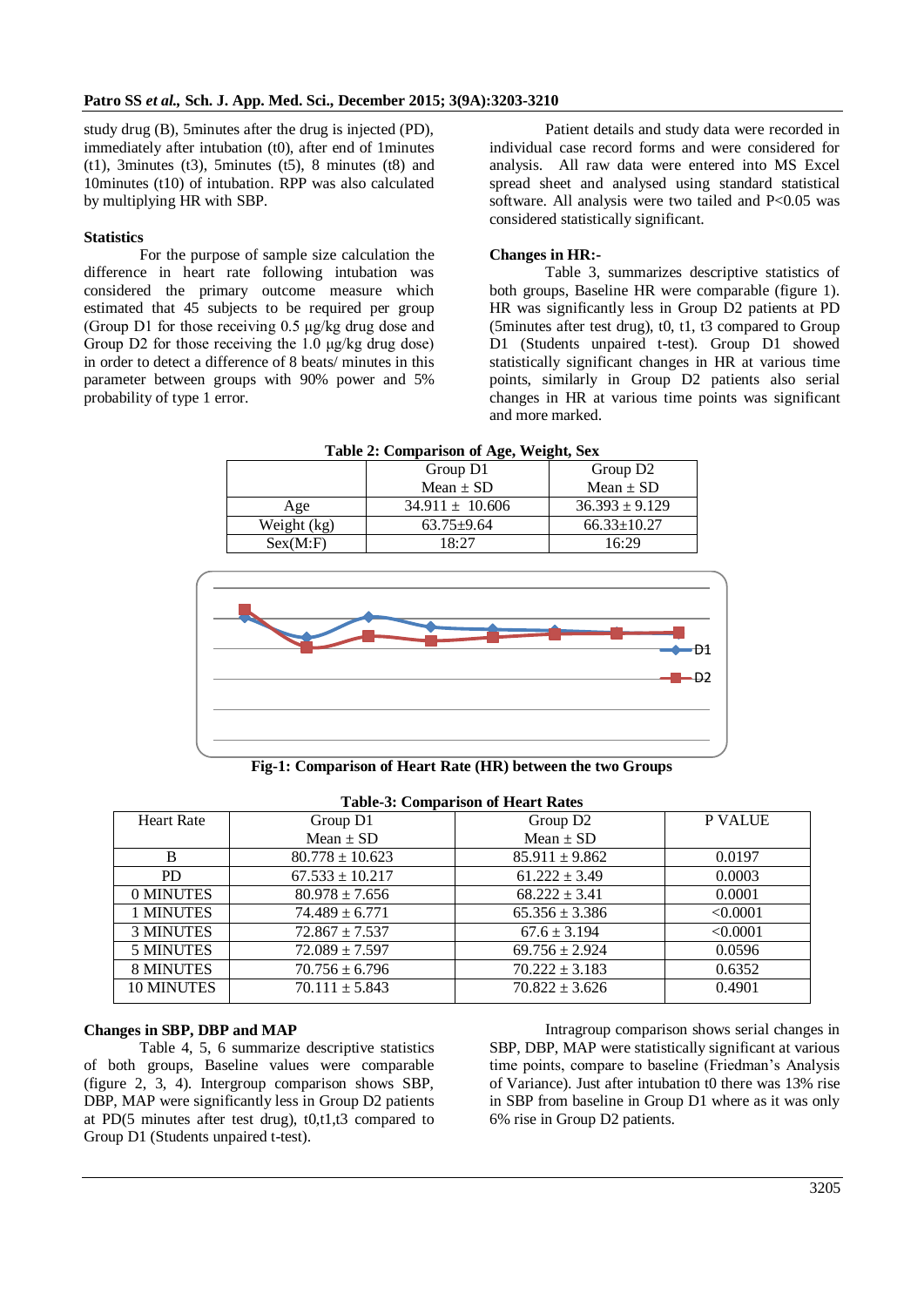Immediately after intubation (t0) there was 14% rise in DBP from baseline in Group D1 where as it was only 6% rise in Group D2 patients. Also

immediately after intubation (t0) there was 14% rise in MAP from post drug time in Group D1 where as it was only 6% rise in Group D2 patients.



**Fig-2: Comparison of Systolic Blood Pressure (SBP)**

| <b>Table 4: Comparison of Systolic Blood Pressure</b> |                    |                      |                |
|-------------------------------------------------------|--------------------|----------------------|----------------|
| <b>SBP</b>                                            | Group D1           | Group D <sub>2</sub> | <b>P VALUE</b> |
|                                                       | Mean $\pm$ SD      | Mean $\pm$ SD        |                |
| B                                                     | $124.69 \pm 8.19$  | $128.02 \pm 8.281$   | 0.0581         |
| <b>PD</b>                                             | $107.82 \pm 9.48$  | $97.155 \pm 7.006$   | < 0.0001       |
| 0 MINUTES                                             | $121.91 \pm 6.546$ | $103.13 \pm 6.380$   | < 0.0001       |
| 1 MINUTES                                             | $111.07 \pm 7.056$ | $99.844 \pm 6.263$   | < 0.0001       |
| <b>3 MINUTES</b>                                      | $98.111 \pm 8.671$ | $98.022 \pm 5.837$   | 0.9547         |
| <b>5 MINUTES</b>                                      | $97.022 \pm 8.861$ | $98.044 \pm 5.148$   | 0.5056         |
| <b>8 MINUTES</b>                                      | $96.222 \pm 9.679$ | 97. $956 \pm 4.866$  | 0.2872         |
| <b>10 MINUTES</b>                                     | $96.2 \pm 8.976$   | $98.568 \pm 4.697$   | 0.1225         |



**Fig-3: Comparison of Diastolic Blood Pressure (DBP)**

| <b>Table-5: Comparison of Diastolic Blood Pressure</b> |                    |                      |                |  |
|--------------------------------------------------------|--------------------|----------------------|----------------|--|
| <b>DBP</b>                                             | Group D1           | Group D <sub>2</sub> | <b>P VALUE</b> |  |
|                                                        | Mean $\pm$ SD      | Mean $\pm$ SD        |                |  |
| B                                                      | $76.264 \pm 7.998$ | $73.556 \pm 5.918$   | 0.0713         |  |
| P <sub>D</sub>                                         | $67.867 \pm 8.903$ | $58.677 \pm 4.317$   | < 0.0001       |  |
| 0 MINUTES                                              | $77.489 \pm 5.476$ | $62.622 \pm 4.064$   | < 0.0001       |  |
| 1 MINUTES                                              | $69.222 \pm 4.832$ | $60.644 \pm 4.238$   | < 0.0001       |  |
| <b>3 MINUTES</b>                                       | $61.461 \pm 4.897$ | $59.677 \pm 4.079$   | 0.0615         |  |
| <b>5 MINUTES</b>                                       | $60.854 \pm 5.647$ | $59.667 \pm 3.925$   | 0.2724         |  |
| <b>8 MINUTES</b>                                       | $60.644 \pm 6.004$ | $60.044 \pm 3.82$    | 0.5734         |  |
| <b>10 MINUTES</b>                                      | $60.911 \pm 6.302$ | $60.867 \pm 4.159$   | 0.9686         |  |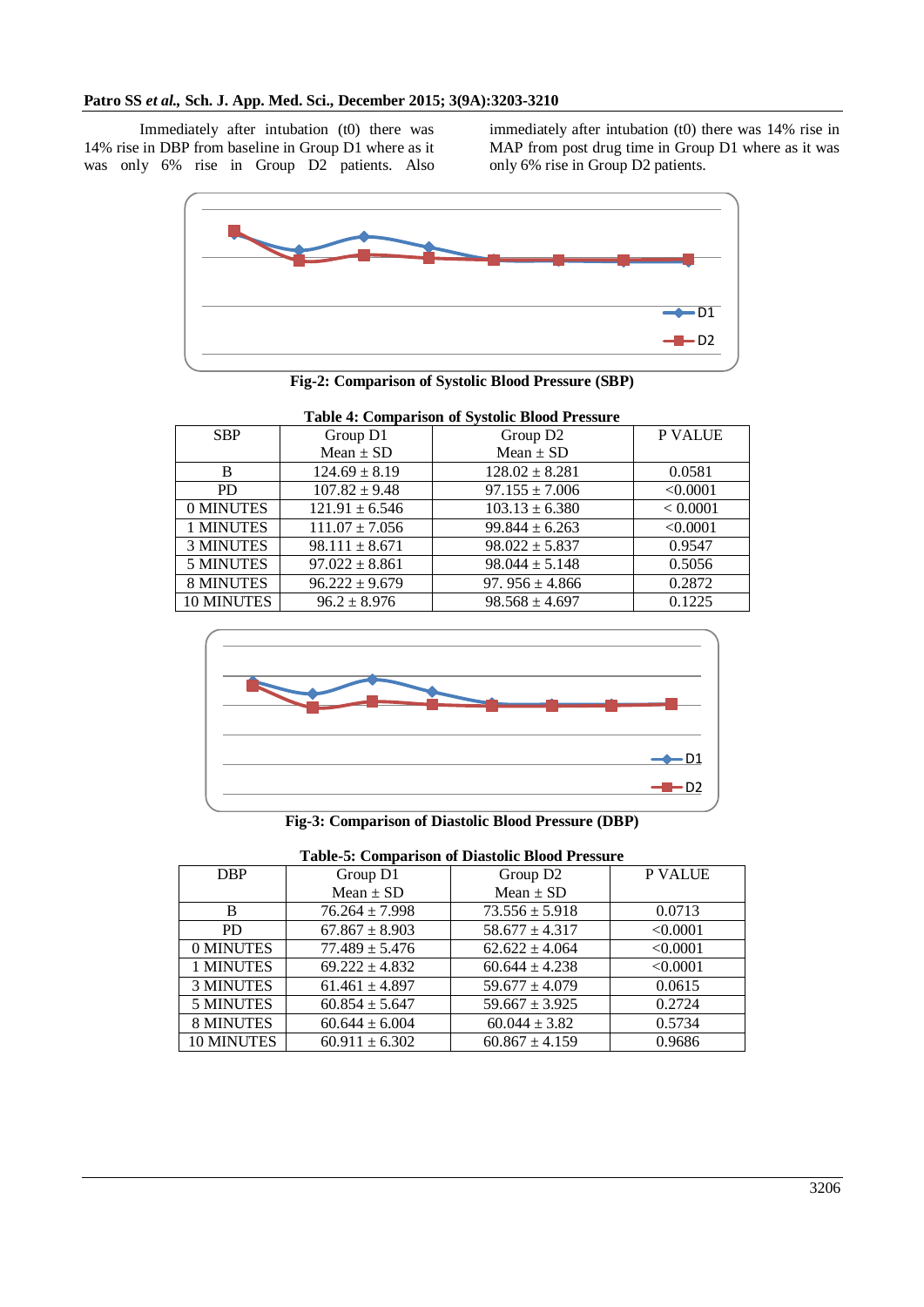

| <b>Table 6: Comparison of Mean Arterial Pressure</b> |                    |                      |                |
|------------------------------------------------------|--------------------|----------------------|----------------|
| <b>MAP</b>                                           | Group D1           | Group D <sub>2</sub> | <b>P VALUE</b> |
|                                                      | Mean $\pm$ SD      | Mean $\pm$ SD        |                |
| B                                                    | $92.356 \pm 7.702$ | $91.822 \pm 6.043$   | 0.7157         |
| <b>PD</b>                                            | $81.133 \pm 8.735$ | $71.467 \pm 4.357$   | < 0.0001       |
| 0 MINUTES                                            | $92.253 \pm 5.379$ | $76.482 \pm 3.808$   | < 0.0001       |
| 1 MINUTES                                            | $83.089 \pm 5.178$ | $73.556 \pm 3.969$   | < 0.0001       |
| <b>3 MINUTES</b>                                     | $73.933 \pm 5.626$ | $72.467 \pm 3.788$   | < 0.1509       |
| <b>5 MINUTES</b>                                     | $72.911 \pm 6.452$ | $72.467 \pm 3.703$   | 0.6898         |
| <b>8 MINUTES</b>                                     | $72.566 \pm 6.645$ | $72.648 \pm 3.538$   | 0.9685         |
| <b>10 MINUTES</b>                                    | $72.667 \pm 6.759$ | $73.222 \pm 3.692$   | 0.63           |

#### **Changes in RPP (Rate Pressure Product):-**

Table 7 summarizes descriptive statistics of both groups, Baseline values were comparable. Inter group comparison shows significant lower RPP in Group D2 patients at PD, t0, t1, t3, t5, t8 and t10 from baseline values.

Intragroup comparison shows serial changes in RPP were statistically significant at various time points, compare to baseline (Friedman's Analysis of Variance). Immediately after intubation (t0) there was 35% rise in RPP from post drug time inGroup D1 compared to 18% inGroup D2 patients.

#### **Sedation and side effects**

Level of sedation was recorded at  $3<sup>rd</sup>$  and 5<sup>th</sup>minutes after administration of Dexmedetomidine (Table 8). Intergroup comparison shows sedation score was significantly more in Group D2 patients receiving Dexmedetomidine1.0 mcg/kg (students paired t-test). Also intragroup comparison shows sedation was more at  $5<sup>th</sup>$ minutes than  $3<sup>rd</sup>$ minutes in Group D2 patients (students paired t-test). There was no significant bradycardia or hypotension necessitating treatment at any time during the study period.



**Fig-5: Comparison of Rate Pressure Product (RPP)**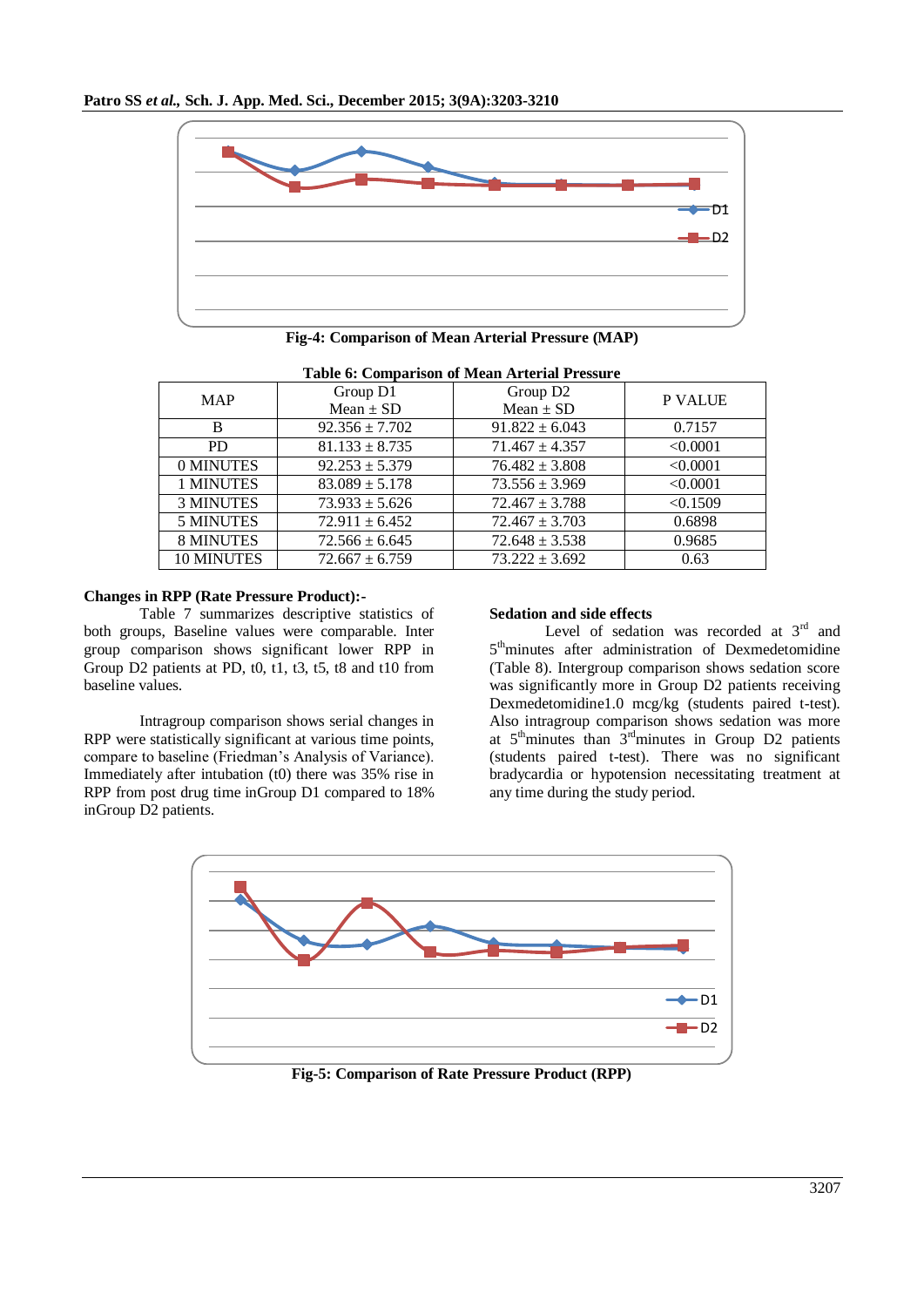| <b>Table-7: Comparison of Rate Pressure Product</b> |                       |                       |                |  |
|-----------------------------------------------------|-----------------------|-----------------------|----------------|--|
| <b>RPP</b>                                          | Group D1              | Group D <sub>2</sub>  | <b>P VALUE</b> |  |
|                                                     | Mean $\pm$ SD         | Mean $\pm$ SD         |                |  |
| B                                                   | $10720.84 \pm 1707.6$ | $10998.32 \pm 1482.2$ | 0.0095         |  |
| <b>PD</b>                                           | $7281.48 \pm 1419.6$  | $5948.02 + 543.01$    | < 0.0001       |  |
| 0 MINUTES                                           | $9872.05 \pm 1198.1$  | $7035.73 \pm 553.88$  | < 0.0001       |  |
| 1 MINUTES                                           | $8273.49 \pm 1058$    | $6525.46 \pm 524.03$  | < 0.0001       |  |
| <b>3 MINUTES</b>                                    | $7149.06 \pm 826.93$  | $6626.28 \pm 510.41$  | 0.0007         |  |
| <b>5 MINUTES</b>                                    | $6981 \pm 832.63$     | $6489.1 \pm 507.33$   | 0.3666         |  |
| <b>8 MINUTES</b>                                    | $6808.28 \pm 990.1$   | $6878.66 \pm 483.57$  | 0.9265         |  |
| 10 MINUTES                                          | $6744.67 + 879.74$    | $6980.78 \pm 445.17$  | 0.1374         |  |

### **Patro SS** *et al.,* **Sch. J. App. Med. Sci., December 2015; 3(9A):3203-3210**

| <b>Table 8: Comparison of Ramsay Sedation Score</b> |                 |                      |          |
|-----------------------------------------------------|-----------------|----------------------|----------|
| <b>TIME</b>                                         | Group D1        | Group D <sub>2</sub> | P VALUE  |
|                                                     | Mean $\pm$ SD   | Mean $\pm$ SD        |          |
| 3MINUTES                                            | $2.00 \pm 0.00$ | $2.91 \pm 1.08$      | 0.000005 |
| 5 MINUTES                                           | $2.00 \pm 0.00$ | $3.05 \pm 1.22$      | 0.000004 |

#### **DISCUSSION:**

Laryngoscopy and intubation are two of the most consistent manoeuvres that lead to significant increases to blood pressure and heart rate. This had been attributed to a sympathetic response as evidenced by an increase in the circulating catecholamine levels [5, 6, 7]. These changes were reported to be greatest 60 seconds after intubation of the trachea that last for 5-10 minutes. It is for these reasons that numerous studies had been undertaken to search for effective and safe drugs to attenuate this sympathetic response. The  $\alpha$ 2 receptors are involved in regulating the autonomic and cardiovascular systems. α2 receptors are located on blood vessels, where they mediate vasoconstriction, and on sympathetic terminals where they inhibit norepinephrine release. α2 receptors are also located within the central nervous system and their activation leads to sedation, a reduction of tonic levels of sympathetic outflow and an augmentation of cardiacvagal activity. This can result in a decrease in heart rate and cardiac output. The use of  $\alpha$ 2 agonists in the perioperative period has been associated with reduced anaesthetic requirements and attenuated heart rate and blood pressure responses to stressful events. In addition, α2 receptors within the spinal cord modulate pain pathways, thereby providing some degree of analgesia [8,9,10].

Dexmedetomidine offers a unique pharmacological profile with sedation, sympatholysis, analgesia, cardiovascular stability and with great advantage to avoid respiratory depression. Ramsay sedation score found to be more in the group receiving 1.0 μgm kg-1 of the drug.

It was observed that Dexmedetomidine used in premedication suppresses the sympathetic activation which is due to the endotracheal intubation[11]. This was found in this study using the two different doses of Dexmedetomidine, 1.0 μgm kg-1 found to be more

effective in attenuation this hemodynamic response following laryngoscopy and intubation. It was found in the study by Jaakola *et al.;* that during the intubation blood pressure and heart rate were significantly reduced by 0.6 μg.kg-1Dexmedetomidine[12]. In Scheinin's study these parameters were also reduced by equal doses of Dexmedetomidine. Similar response was seen with both the doses used in this study, 1.0 μgm.kg-1 being more effective in controlling this hemodynamic perturbation following laryngoscopy and intubation.

Lawrence [13] *et al.*; found that single dose of 2 μg/kg of Dexmedetomidine before induction of anesthesia attenuated the hemodynamic response to intubation as well as that to extubation. In the other study which was done by Tezer14et al, it was concluded that sympathetic responses during laryngoscopy and intubation were effectively reduced by Dexmedetomidine1 μg./kg and esmolol 250 μg/kg/minutes[15]. Similar outcome was noticed in this study when 1.0 μgm kg-1 of the drug was used. Khan [16] *et al.*; demonstrated that heart rate, systolic and diastolic blood pressure were reduced by Dexmedetomidine. All the above parameters were reduced in this study with both the doses of test drug in a dose dependent fashion and 1.0 μg.kg-1 being more effective in controlling the hemodynamic perturbation.

Ebert [10] studied the autonomic. cardiovascular, and sedative responses to increasing plasma concentrations of Dexmedetomidine; he found that low plasma concentrations resulted in sedation, mild analgesia with preservation of recall and recognition. Subsequent higher doses resulted in increased sedation, analgesia and memory impairment, as well as an increase in BP. Even at higher doses, there was no respiratory compromise. In this present study dose dependent cooperative sedation was noticed in both the groups. Sedation was more in the group that received a dose of 1.0 μg kg-1 but memory impairment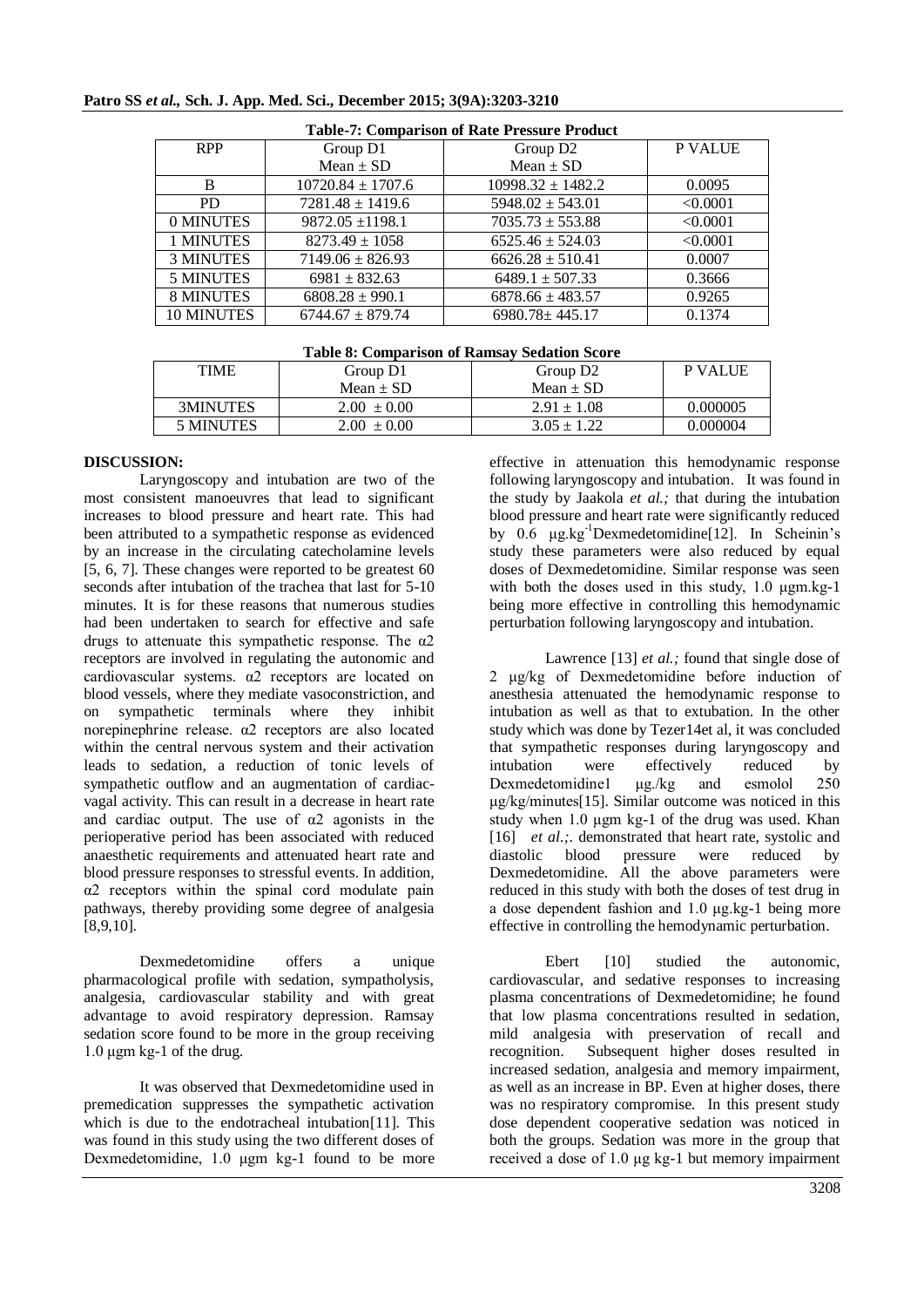was not noticed in this group. While comparing the Ramsey Sedation Score it was found higher in those who received 1.0 μg.kg-1 of the drug than those who received 0.5 μg.kg-1 of the drug that is a statistical significance was found between the two groups.

A. Sagiroglu *et al.;* [17], concluded in their study that patients who received 1 μg.kg-1 of dexmedetomidine showed better hemodynamic control during laryngoscopy and intubation than those who received 0.5 μg.kg-1 the drug. In the present study, HR, SBP, DBP, MAP and RPP were significantly lower just before induction that is after 5 minutes of intravenous administration of the test drug. Pretreatment with dexmedetomidine0.5μg.kg-1 and 1.0μg/kg attenuated, but did not totally obtund, the cardiovascular response to tracheal intubation. A rise in than the preinduction values immediately following intubation (0 minutes) in HR, SBP, DBP, MAP and RPP was noted in both the groups being less in those who received 1.0 μg.kg-1 of the drug. Group D1 experienced a rise of 19% rise in HR, 14% rise in SBP, 15% rise in DBP, 14% rise in MAP and 35% rise in RPP values while group D2 experienced a rise of 12% rise in HR, 7% rise in SBP, 7% rise in DBP, 7% rise in MAP and 18% rise in RPP values above the preinduction values. Rate pressure product is calculated by multiplying systolic arterial pressure and the heart rate and is an index of myocardial oxygen consumption18. Rate pressure product exceeding 22,000 is commonly associated with myocardial ischaemia and angina 19. In this study, in both the groups, the rate pressure product did not reach 22,000 at any point of time. Thus it was found that the rise in these parameters in group D2 was almost half of that seen in Group D1 immediately post intubation that is at 0 minutes. In this study pre-treatment with both the doses of Dexmedetomidine, successfully attenuated but did not totally blunt the cardiovascular response to laryngoscopy and tracheal intubation after induction of anaesthesia. This study was thus in accordance with the findings of the study done by A. Sagiroglu *et al.*[17].

# **CONCLUSION:**

From this study, it may be concluded that pretreatment with Dexmedetomidine attenuated, but did not totally blunt, the cardiovascular response to tracheal intubation in a dose dependent manner& 1.0 mcg/kg of the test drug was more effective in this regard with better sedation and without increasing risk of side effects.

### **REFERENCES**

- 1. Reid, Brace; Irritation of respiratory tract and its reflex effect on heart-Surgery Gynaecology Obstetrics. 1940; 70:157.
- 2. Kayhan Z, Aldemir D, Metler H, Ogus E; Which is responsible for the haemodynamic response due to the laryngoscopy and

endotracheal intubation? Catecholamines, vasopressin or angiotensin? European Journal of Anaesthesiology 2005; 22:780- 5.

- 3. Morin AM Gelbner G, Schwarz U, Kahl M, Adams HA, Hulf H, *et al.;* Factors influencing pre-operative stress responses in coronary artery bypass graft patients. BMC Anaesthesiology 2004.
- 4. Kovac AL; Controlling the haemodynamic response to laryngoscopy and endotracheal intubation. Journal of Clinical Anaesthesia 1996; 8:63-79.
- 5. Russell WJ, Morris RG, Frewin DB, Drew SE; Changes in plasma catecholaminutese concentration during endotracheal intubation. Br J Anaesth, 1981, 53: 837-9.
- 6. Derbyshire DC, Chmielewski A, Fell D, Vater M, Achola K, Smith G; Plasma catecolamines response to tracheal intubation. Br. J. Anaesth; 1983, 55: 855-6
- 7. Shribman AJ. Smith G, Achola KJ; Cardiovascular and catecholaminutese responses to laryngoscopy with and without tracheal intubation. Br J Anesth 1987; 59: 295- 9.
- 8. Aantaa RE, Kanto JH, Scheinin M, Kallio AMI, Scheinin H; dexmedetomidine premedication for minutesorgynecological surgery. AnesthAnalg 1990; 70:407-13(s).
- 9. Bloor BC, Ward DS, Belleville JP, Maze M; Effects of intravenous dexmedetomidine in humans. II. Hemodynamic changes. Anesthesiology 1992; 77: 1134-42(s)
- 10. Ebert T, Hall JE, Barney JA, Uhrich TD, Colinco MD; The effects of increasing plasma concentrations of dexmedetomidine in humans. Anesthesiology 2000; 93:382-394(s)
- 11. Erkola O, Korttila K, Aho M; Comparison of intramuscular dexmedetomidine and midazolam premediacation for elective abdominutesal hysterectomy. AnesthAnalg 1994; 79:646-53 (s).
- 12. Jaakola ML, Ali-melkkila T, Kanto J, Kallio A, Scheinin H, Scheinin M; dexmedetomidine reduces intraocular pressure, intubation responses and anaesthetic requirements in patients undergoing ophthalmic surgery. Br J Anaesth 1992; 68:570-575(s)
- 13. Lawrence CJ, De Lange S; Effects of a single pre-operative dexmedetomidine dose on isoflurance requirements and peri-operative hemodynamics stability. Anaesthesia 1997; 52:736-44.
- 14. Tezer E, Saricaoglu F, Celebi N, Aypar U; Comparison of esmolol and dexmedetomidine in induction of anesthesia about hemodynamic and anaesthetic requirements. Turkish Journal of Anesthesia 2005; 13(4): 247-252(s).